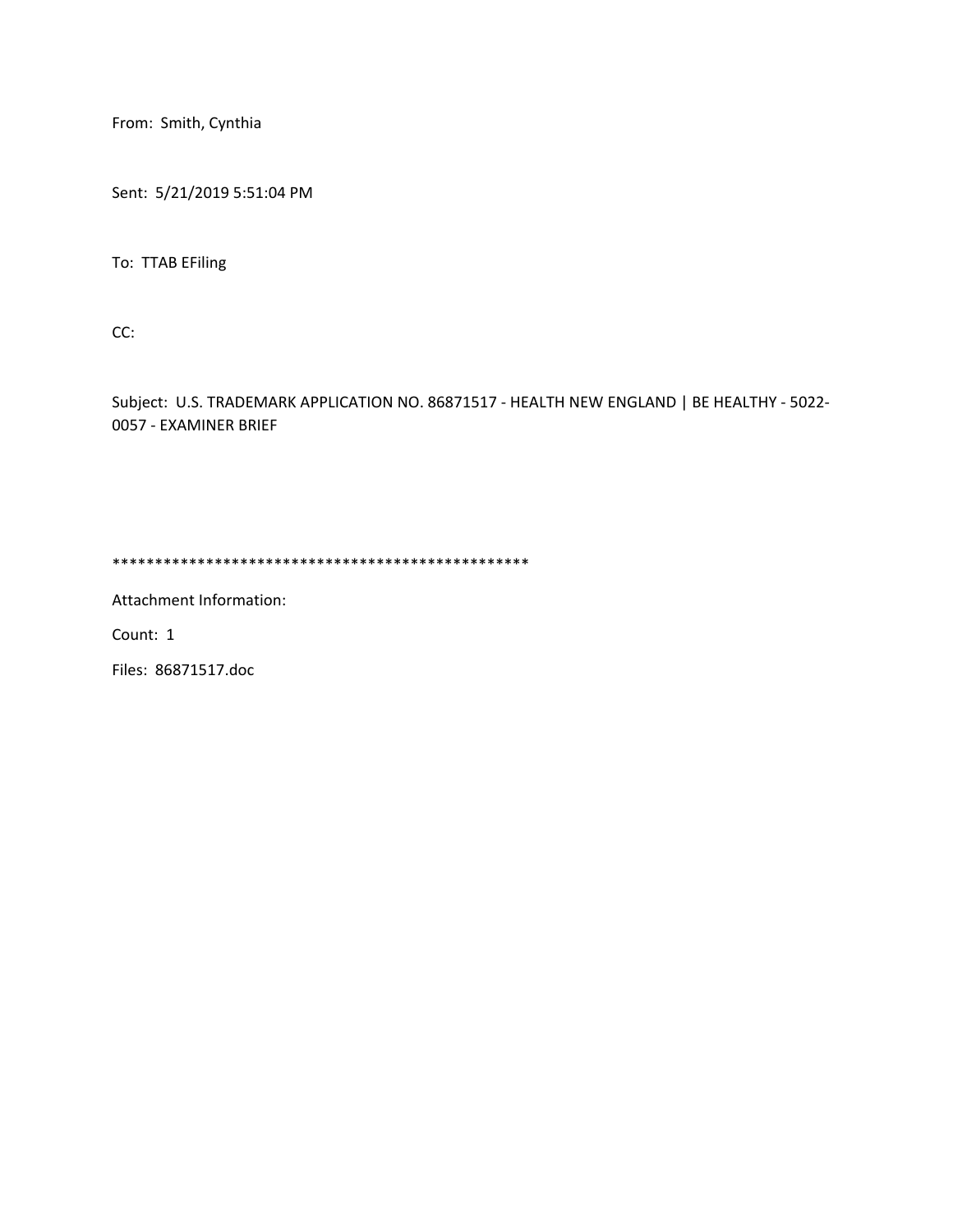# **UNITED STATES PATENT AND TRADEMARK OFFICE (USPTO)**

**U.S. APPLICATION SERIAL NO.** 86871517

**MARK:** HEALTH NEW ENGLAND | BE HEALTHY



**CORRESPONDENT ADDRESS:**

GROGAN TUCCILLO & VANDERLEEDEN LLP ONE FINANCIAL PLAZA 1350 MAIN STREET SUITE 508

SPRINGFIELD, MA 01103

**GENERAL TRADEMARK INFORMATION:** 

**http://www.uspto.gov/trademarks/index.jsp** 

**TTAB INFORMATION:** 

**http://www.uspto.gov/trademarks/process/appeal/index.js p** 

**APPLICANT:** Health New England, Inc.

NICHOLAS TUCCILLO

**CORRESPONDENT'S REFERENCE/ DOCKET NO:** 5022-0057

**CORRESPONDENT E-MAIL ADDRESS:**

docket@gtv-ip.com

# **EXAMINING ATTORNEY'S APPEAL BRIEF**

The applicant has appealed the examining attorney's refusal to register the applied-for mark, HEALTH NEW ENGLAND | BE HEALTHY (design) for "underwriting insurance for prepaid health care" in International Class 36. Registration was refused under Sections 1 and 45 of the Trademark Act for failure to show use of the mark in commerce in connection with the applied-for services.

It is respectfully requested that the refusal be affirmed.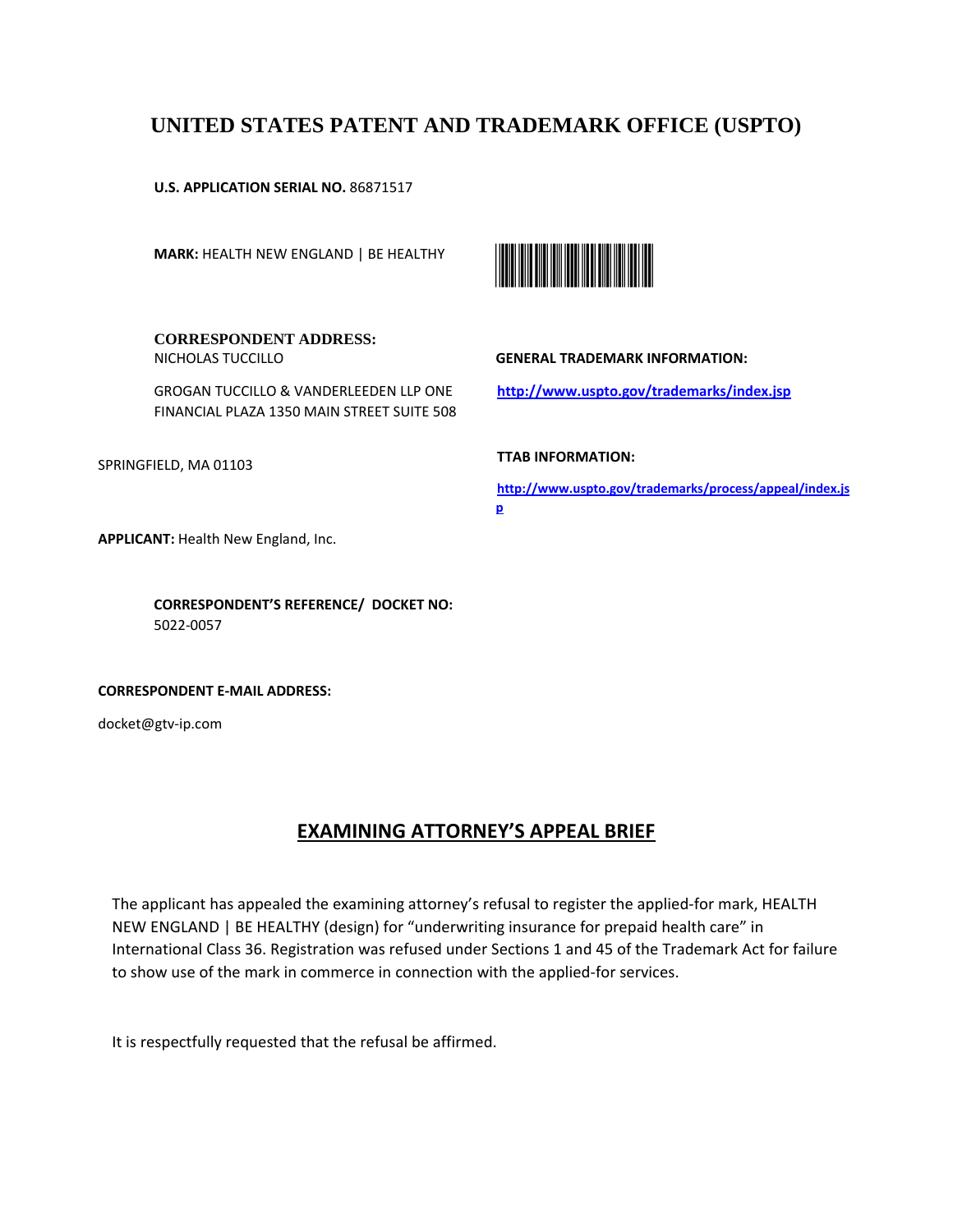#### **FACTS**

On January 11, 2016, applicant filed an intent-to-use application seeking registration on the Principal Register for the mark HEALTH NEW ENGLAND | BE HEALTHY (design) for use in connection with "underwriting insurance for prepaid health care" in International Class 36 and "health care in the nature of health maintenance organizations" in International Class 44. The application was approved for publication on June 16, 2017.

On March 22, 2018, applicant filed a statement of use. The examining attorney issued an Office action on April 11, 2018 refusing registration under Sections 1 and 45 of the Trademark Act because the specimens failed to reference insurance underwriting services or health care services in International Classes 36 and 44, respectively.

On April 16, 2018, applicant responded by providing substitute specimens that failed to show acceptable use of the applied-for mark in commerce. Accordingly, a Final Office action issued on April 26, 2018 refusing registration under Sections 1 and 45.

On October 26, 2018, applicant filed a Request for Reconsideration along with additional substitute specimens and a Notice of Appeal.

On November 19, 2018, the Request for Reconsideration was denied in part as to International Class 36 because the substitute specimens failed to show use of the mark in connection with the relevant services.

Applicant filed an appeal brief on March 29, 2019.

#### **ISSUE**

The issue on appeal is whether the specimens submitted by applicant demonstrate acceptable use of the applied-for mark, HEALTH NEW ENGLAND | BE HEALTHY (design) in connection with "insurance underwriting for prepaid health care."

#### **OBJECTION**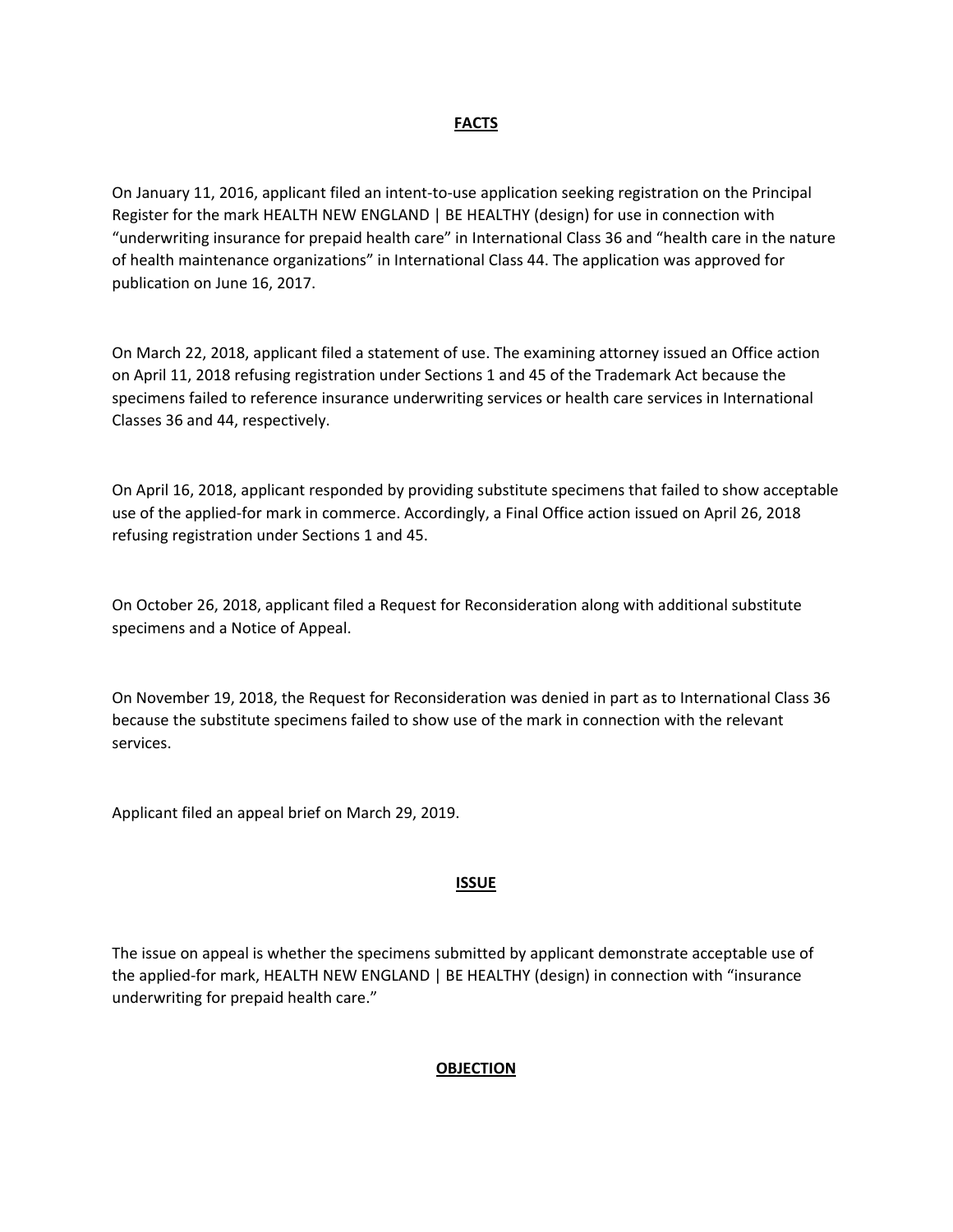Applicant has submitted new evidence with its appeal brief. Specifically, applicant has provided exhibits consisting of screenshots from its website.

The record in an application should be complete prior to the filing of an appeal. 37 C.F.R. §2.142(d); TBMP §§1203.02(e), 1207.01; TMEP §710.01(c). Because applicant's new evidence was untimely submitted during an appeal, the trademark examining attorney objects to this evidence and requests that the Board disregard it. *See In re Inn at St. John's, LLC*, 126 USPQ2d 1742, 1744 (TTAB 2018); *In re Fiat Grp. Mktg. & Corp. Commc'ns S.p.A*, 109 USPQ2d 1593, 1596 (TTAB 2014); TBMP §§1203.02(e), 1207.01; TMEP §710.01(c).

#### **ARGUMENT**

Applicant's specimens fail to show use of the mark in commerce in connection with insurance underwriting services for prepaid health care.

## **I. APPLICANT'S SPECIMENS DO NOT SHOW USE OF THE MARK IN CONNECTION WITH THE RELEVANT SERVICES**

Registration is refused because the specimens do not show the applied-for mark in use in commerce in connection with the services specified in International Class 36 in the statement of use. Trademark Act Sections 1 and 45, 15 U.S.C. §§1051, 1127; 37 C.F.R. §§2.34(a)(1)(iv), 2.56(a); *In re Keep A Breast Found.*, 123 USPQ2d 1869, 1876-79 (TTAB 2017); *In re Graystone Consulting Assocs., Inc.*, 115 USPQ2d 2035, 2037-38 (TTAB 2015); TMEP §§904, 904.07(a), 1301.04(d), (g)(i). Specifically, the specimens provided failed to demonstrate a direct association between the mark and "underwriting insurance for prepaid health care." *See* TMEP § 1301.04(f).

An application based on Trademark Act Section 1(a) must include a specimen showing the applied-for mark in use in commerce for each international class of services identified in the statement of use. 15 U.S.C. §1051(a)(1); 37 C.F.R. §§2.34(a)(1)(iv), 2.56(a); TMEP §§904, 904.07(a); *see In re Gulf Coast Nutritionals, Inc.*, 106 USPQ2d 1243, 1247 (TTAB 2013).

Examples of specimens for services include advertising and marketing materials, brochures, photographs of business signage and billboards, and webpages that show the mark used in the actual sale, rendering, or advertising of the services. *See* TMEP §1301.04(a), (h)(iv)(C). Specimens comprising advertising and promotional materials must show a direct association between the mark and the services. TMEP §1301.04(f)(ii).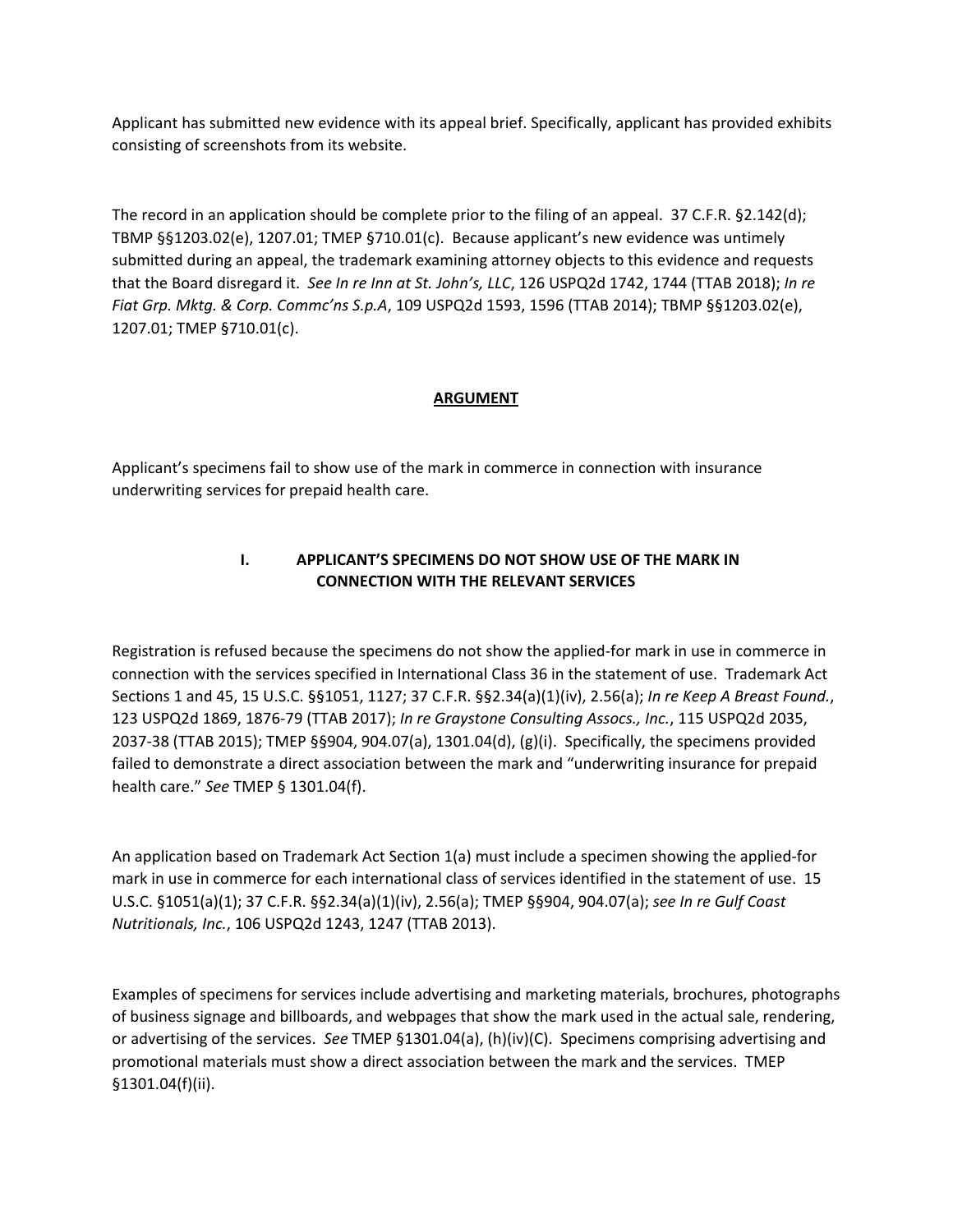The mark must be used "in a manner that would be perceived by potential purchasers as identifying the applicant's services and indicating their source." *In re DSM Pharm., Inc*., 87 USPQ2d 1623, 1624 (TTAB 2008); *see In re JobDiva, Inc.*,843 F.3d 936, 941, 121 USPQ2d 1122, 1126 (Fed. Cir.2016) ("To determine whether a mark is used in connection with the services . . . a key consideration is the perception of the user."). As explained below, none of the specimens provided clearly indicate HEALTH NEW ENGLAND | BE HEALTHY (design) as the source of insurance underwriting services for prepaid health care.

The original specimen filed March 22, 2018 is a screenshot from applicant's website with the mark referenced as follows:

> "HEALTH NEW ENGLAND | BE HEALTHY is becoming BeHealthy Partnership effective March 1, 2018."

Assuming arguendo that insurance underwriting services were referenced, the manner in which the mark is displayed would inform the consumer that the service mark is no longer in use, or that the relevant services are no longer provided under the service mark. Rather than showing use, the specimen shows nonuse. Applicant is advertising that it no longer uses the mark. Furthermore, the specimen fails to directly reference any services. March 22, 2018 Specimen, TSDR pp. 1-2.

The first substitute specimens filed include a paper pamphlet and cover of an online newsletter. Neither of the specimens display the applied-for mark HEALTH NEW ENGLAND | BE HEALTHY (design) itself, or in connection with insurance underwriting services. April 16, 2018 Specimen, TSDR pp. 1-2.

The Request for Reconsideration includes four screenshots from applicant's website. Two screenshots reference the mark and state that it is no longer in use effective March 1, 2018. October 26, 2018 Specimen, TSDR pp. 3-4. The other two screenshots fail to show use of the applied-for mark in connection with the relevant services. October 26, 2018 Specimen, TSDR pp. 1-2.

For the foregoing reasons, applicant has failed to demonstrate acceptable use of the applied-for mark HEALTH NEW ENGLAND | BE HEALTHY (design) in commerce in connection with "underwriting insurance for prepaid health care."

### **II. APPLICANT'S ARGUMENTS ARE UNPERSUASIVE**

Applicant's arguments are unpersuasive for the reasons listed below.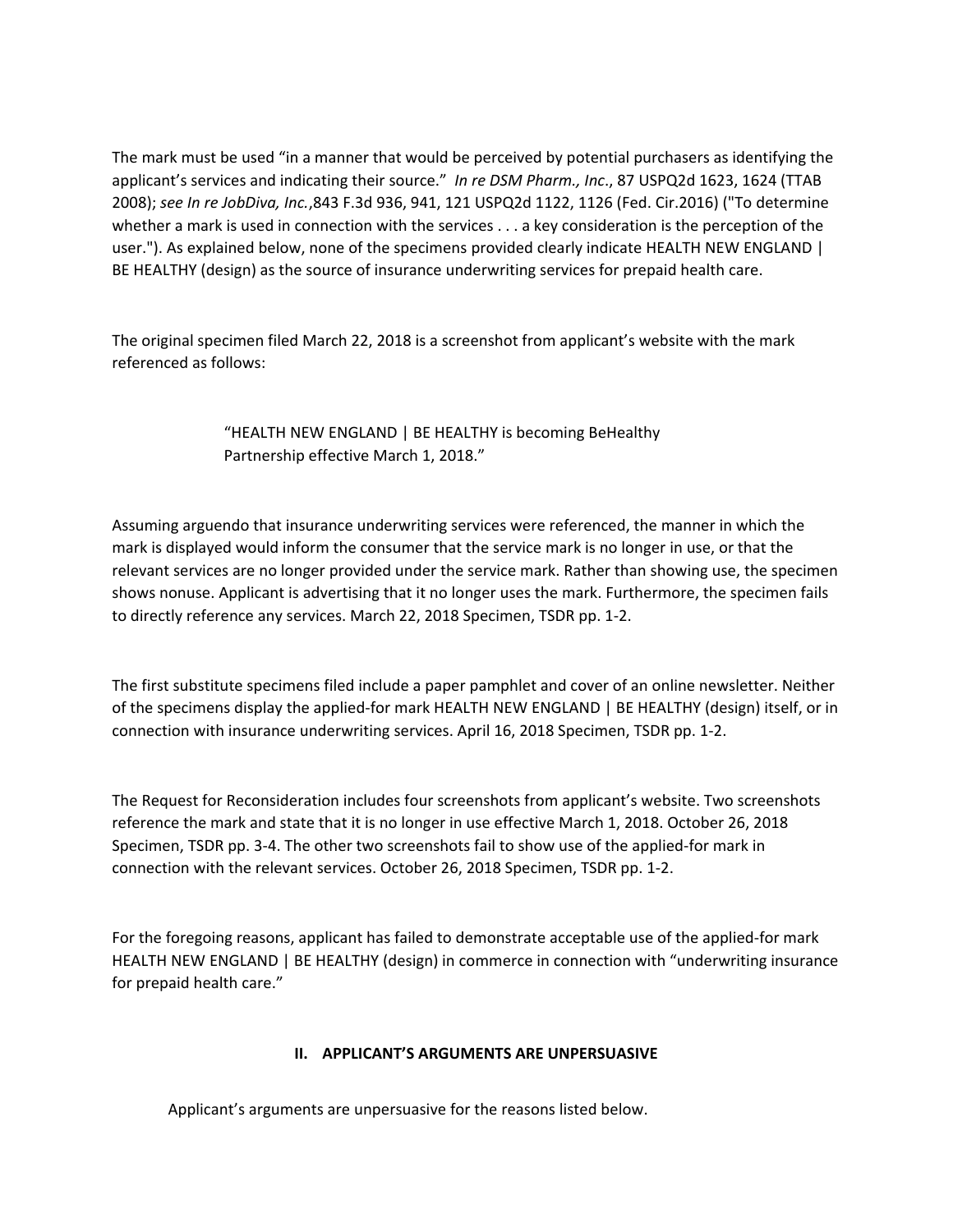Applicant argues that the substitute specimen filed October 26, 2018 "clearly shows the mark 'HEALTH NEW ENGLAND | BE HEALTHY' prominently, in large font, on the home page of the applicant's publicly available website." March 29, 2019 Appeal Brief, p. 1. However, directly below the applied-for mark it states: "HEALTH NEW ENGLAND BE HEALTHY is becoming BeHealthy Partnership effective March 1, 2018." October 26, 2018 Specimen, TSDR pp. 3-4. Applicant has repeatedly submitted evidence of discontinued use of the applied-for mark. March 22, 2018 Specimen, TSDR pp. 1-2; October 26, 2018 Specimen, TSDR pp. 3-4.

 Applicant's argument that the BROKER link provides sufficient connection to the relevant services is unconvincing because "broker" is a general term that refers to any individual who buys or sells assets for others and the specimen fails to indicate specifically what is being brokered. Moreover, the evidence of discontinued use shows the applied-for mark is no longer in use.

 Applicant goes on to argue that "there is no requirement that a specimen show the exact language used in the description of the goods or services section of an application." March 29, 2019 Appeal Brief, p. 3. The examiner agrees and submits that the specimens were unacceptable because they either failed to reference any services whatsoever, as was the case with the original specimen, or failed to establish a clear connection between the mark and the applied-for services, as was the case with the substitute specimens. Moreover, four screenshots provided by the applicant stated that the applied-for mark is no longer in use.

 Finally, applicant asserts that "there is no requirement that a single webpage of a multi-page website show the mark used in connection with each term of the description, nor has the Office cited the requirement." March 29, 2019 Appeal Brief, p. 3. Again, the examiner agrees and restates that the specimens were unacceptable because they failed to establish a clear connection between the appliedfor mark and relevant services, not because of their multi-page format.

#### **CONCLUSION**

 For the reasons stated above, the applicant's specimens have failed to demonstrate acceptable use of the mark HEALTH NEW ENGLAND | BE HEALTHY (design) in connection with "insurance underwriting for prepaid health care."

Accordingly, it is respectfully requested that the refusal to register be affirmed.